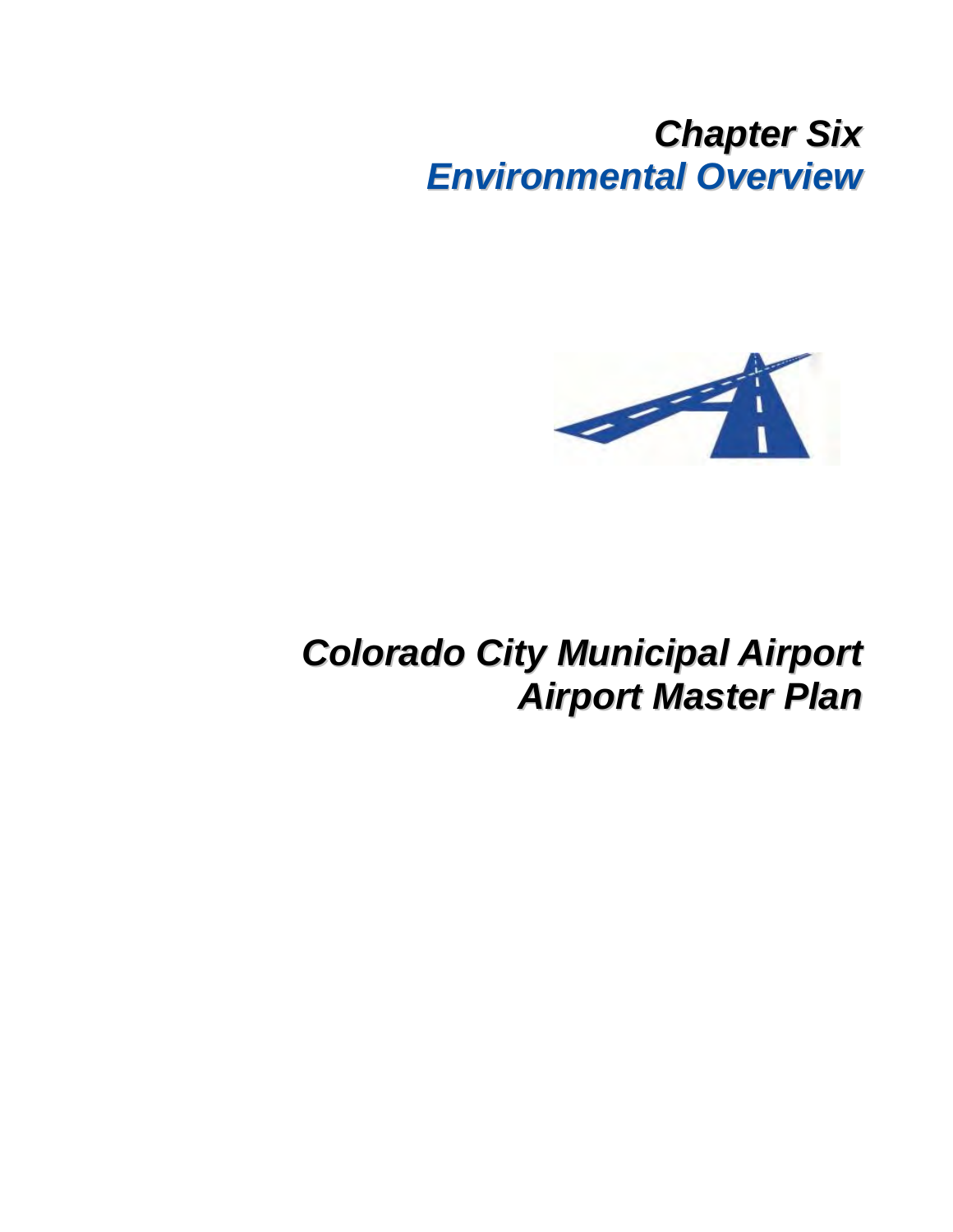# *Chapter Six Environmental Overview*

#### **INTRODUCTION**

This environmental overview examines the potential environmental impacts associated with the proposed airport improvements listed in the Financial Plan in the following Chapter. The proposed improvements most likely to result in environmental impacts include the extension of Runway 11/29 and the landside development. All other improvements occur on existing airport property. This Chapter is intended to provide an overview of the potential impacts and identify additional environmental documentation that may be required as a prerequisite to development.

#### **AIR QUALITY**

The Clean Air Act of 1970 was enacted to reduce emissions of specific pollutants via uniform Federal standards. These standards include the National Ambient Air Quality Standards (NAAQS) which set maximum allowable ambient concentrations of ozone  $(O_3)$ , nitrogen dioxide  $(NO<sub>2</sub>)$ , sulfur dioxide (SO<sub>2</sub>), carbon monoxide (CO), lead (Pb) and particulate matter 10 microns or smaller ( $PM_{10}$ ). Section 176(c) of the Act, in part, states that no Federal agency shall engage in, support in any way or provide financial assistance for, license or permit or approve any activity that does not conform to the State Implementation Plan.

Federal Aviation Administration Orders 5050.4B and 1050.1E require air quality analysis for projects in areas not in compliance with the Environmental Protection Agency (EPA) approved State Implementation Plan (SIP). Because the entire area is considered in attainment with the SIP, no further air quality analysis is required.

Construction emissions, specifically dust, are not a long-term factor. These emissions are described in the "Construction Impacts" section of this Chapter. The necessary permits will be obtained before construction begins and construction projects will conform to FAA Advisory Circular (AC) 150/5370-10C, Standards for Specifying Construction of Airports.

The following best management practices are recommended to minimize construction emissions:

- I. Site Preparation
	- A. Minimize land disturbance;
	- B. Use watering trucks to minimize dust;
	- C. Cover trucks when hauling dirt or debris;
	- D. Stabilize the surface of dirt piles and any disturbed areas;
	- E. Use windbreaks to prevent any accidental dust pollution; and
	- F. Segregate storm water drainage from construction sites and material piles.
- II. Construction Phase
	- A. Cover trucks when transferring materials; and
	- B. Minimize unnecessary vehicular and machinery activities.
- III. Completion Phase
	- A. Revegetate any disturbed land not used;
	- B. Remove unused material and dirt piles; and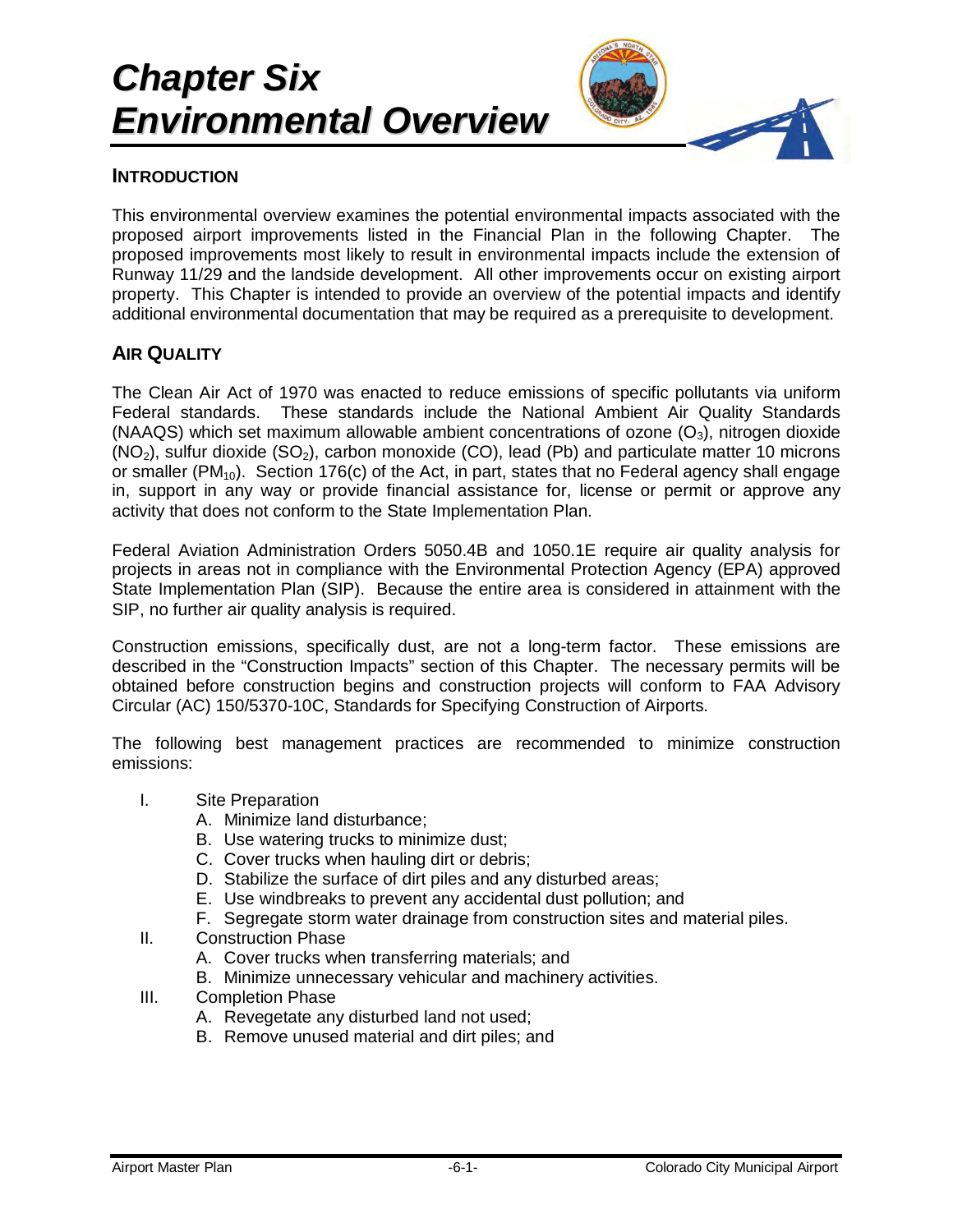Temporary air pollution may occur as a result of the proposed action. The design and construction of the proposed improvements will incorporate Best Management Practices (BMP) to reduce air quality impacts, including minimizing land disturbance, wetting down, using water trucks, dust suppressant, covering trucks when hauling soil and the use of wind breaks. These practices will be selected based on the site's characteristics. No significant air quality impacts are anticipated as a result of the proposed development.

## **COASTAL RESOURCES**

There are no coastal zones associated with the proposed development. Therefore, compliance with the Coastal Zone Management Act of 1972 and the Coastal Barriers Resources Act of 1982 is not a factor.

## **COMPATIBLE LAND USE**

Land use compatibility considerations include safety, height hazards and noise exposure. Although extremely rare, most aircraft accidents occur within 5,000 feet of a runway. Therefore, the ability of the pilot to bring the aircraft down in a manner that minimizes the severity of an accident is dependent upon the type of land uses within the vicinity of the airport. Land uses are reviewed in three zones surrounding the airport: the Runway Protection Zone (RPZ), the Approach Zone, Airport Influence Zone and the Traffic Pattern Zone. The RPZ is a trapezoidal area extending 1,200 feet beyond the ends of the runway and is typically included within the airport property boundary. Residential and other uses that result in congregations of people are not recommended within the runway protection zone. The approach zone generally falls within the FAR Part 77 Approach Surface area. Within the approach zone, public land uses, such as schools, libraries, hospitals and churches should be avoided. New residential developments should include avigation easements and disclosure statements. The Traffic Pattern Zone is generally the area within one mile of the airport. Within the Traffic Pattern Zone, avigation easements should be considered for residential and public uses within this area and disclosure statements should be included. The Airport Influence Zone is the area where aircraft are transitioning to or from enroute altitude or airport over-flight altitude to or from the standard traffic pattern altitude of 800 to 1,000 feet above airport elevation.

The closest populated areas to the Colorado City Municipal Airport are located east and north of the airport. The airport has implemented a nonstandard right hand traffic pattern to Runway 11, which reduces the amount of traffic flying over the Town of Colorado City.

Federal Aviation Regulation (FAR) Part 77, Objects Affecting Navigable Airspace, provides imaginary surfaces surrounding an airport that should be protected from penetration by objects. These include the approach surface, horizontal surface and conical surface. These surfaces were described in Chapter 4. Proposed structures in the vicinity of the airport should be reviewed against the Part 77 criteria to ensure hazards to air navigation are not created. Because the terrain off the end of the runways is lower than the runway elevation, no penetrations to the approach surface currently exist. Objects penetrating these surfaces could result in a hazard to air navigation.

The Town of Colorado City has implemented an Airport Overlay Zoning Ordinance, including Compatible Land Use Overlay and Height Restriction drawings. If enforced, this ordinance and drawings will protect the airport from future incompatible land uses and any objects that may be considered hazards to air navigation. An updated ordinance and drawings have been included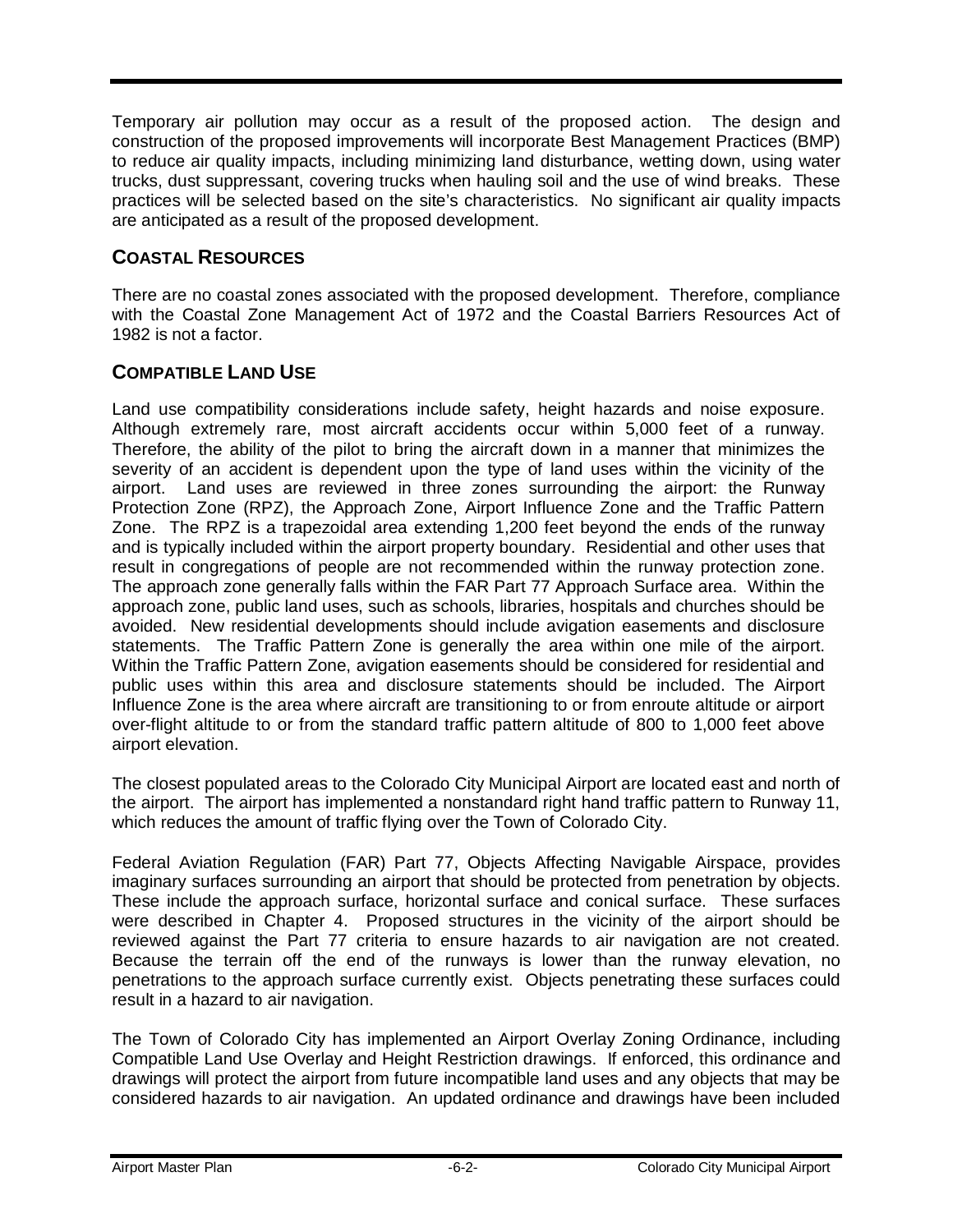as part of this Master Plan to coincide with the planned airport configuration airspace and design standards and should be adopted by the Town of Colorado City. A copy of the proposed ordinance and zoning maps are included in Appendix F.

#### **CONSTRUCTION IMPACTS**

Local, State and Federal ordinances and regulations address the impacts of construction activities, including dust and noise from heavy equipment traffic, disposal of construction debris and air and water pollution.

Construction operations for the proposed development will cause specific impacts resulting solely from and limited exclusively to the construction project. Construction impacts are distinct in that they are temporary in duration and the degree of adverse impacts decreases as work is concluded. The following construction impacts can be expected:

- A temporary increase in particulate and gaseous air pollution levels as a result of dust generated by construction activity and by vehicle emissions from equipment and worker's automobiles;
- Increases in solid and sanitary wastes from the workers at the site;
- Traffic volumes that would increase in the airport vicinity due to construction activity (workers arriving and departing, delivery of materials, etc.);
- Increase in noise levels at the airport during operation of heavy equipment; and
- Temporary erosion, scarring of land surfaces and loss of vegetation in areas that are excavated or otherwise disturbed to carry out future developments.

Construction projects will comply with guidelines set forth in FAA Advisory Circular 150/5370- 10C, Standards for Specifying the Construction of Airports. The contractor will obtain the required construction permits. The contractor will also prepare Storm Water Pollution Prevention and Fugitive Dust Control Plans for construction. These requirements will be specified in the contract documents for the construction of the proposed improvements.

## **DOT ACT – SECTION 4(F)**

Section 303c of Title 49, U.S.C., formerly Section 4(f) of DOT Act of 1966, provides that the Secretary of Transportation shall not approve any program or project that requires the use of any publicly owned land from a public park, recreation area or wildlife or waterfowl refuge of National, State or Local significance or land from an historic site of National, State or Local significance, as determined by the officials having jurisdiction thereof, unless there is no feasible and prudent alternative to the use of such land and such project includes all possible planning to minimize impacts. The proposed improvements will not require land from any public park, recreation area or wildlife or waterfowl refuge.

The Colorado City Municipal Airport is located in the vicinity of several noise sensitive national parks and wilderness areas. The Cottonwood Point Wilderness area is located approximately 3 nautical miles northeast, the Zion National Park is approximately 11 nautical miles north and the Kanab Creek Wilderness Area is approximately 30 nautical miles southeast. Pilots are requested to remain at least 2,000 feet Above Ground Level (AGL) over all wilderness areas. Figure 6-1 shows the airport in proximity to the designated wilderness/national parks. Prior to any runway extension noise and flight track analysis will be needed as part of the Environmental Assessment for the runway extension.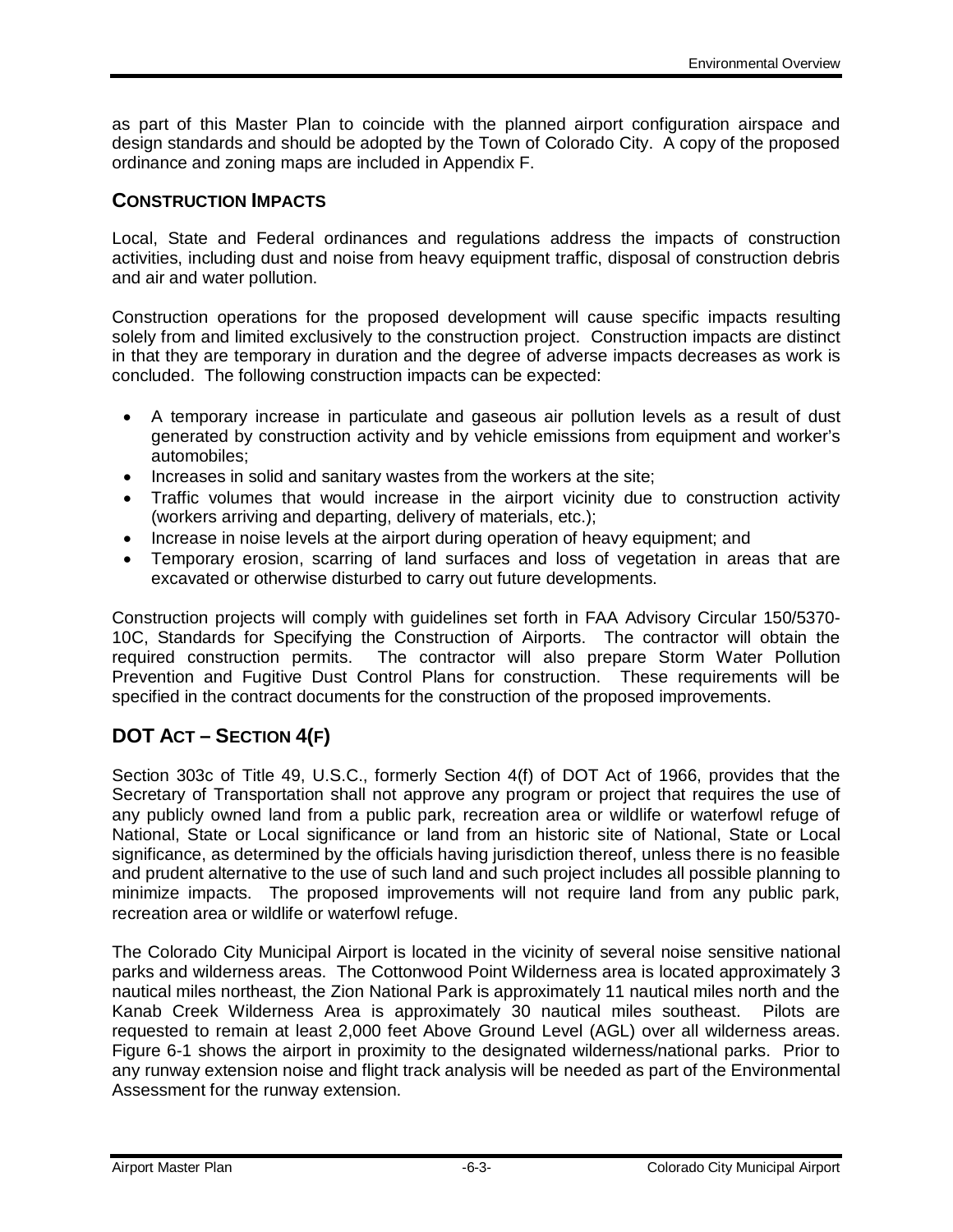

## **FARMLANDS**

The Farmland Protection Policy Act (FPPA) authorizes the Department of Agriculture to develop criteria for identifying the effects of Federal programs upon the conversion of farmland to uses other than agriculture.

Conversion of "Prime or Unique" farmland may be considered a significant impact. Prime farmland is land that has the best combination of physical and chemical characteristics for producing food, feed or fiber without intolerable soil erosion as determined by the Secretary of Agriculture. Unique farmland is land other than prime farmland which is used to produce specific high value food and fiber crops, such as citrus, tree nuts, olives, cranberries, fruits and vegetables.

Figure 6-2 shows the high quality farmland in the State of Arizona in Red and Green. As shown, there is no high quality farmland in Mohave County.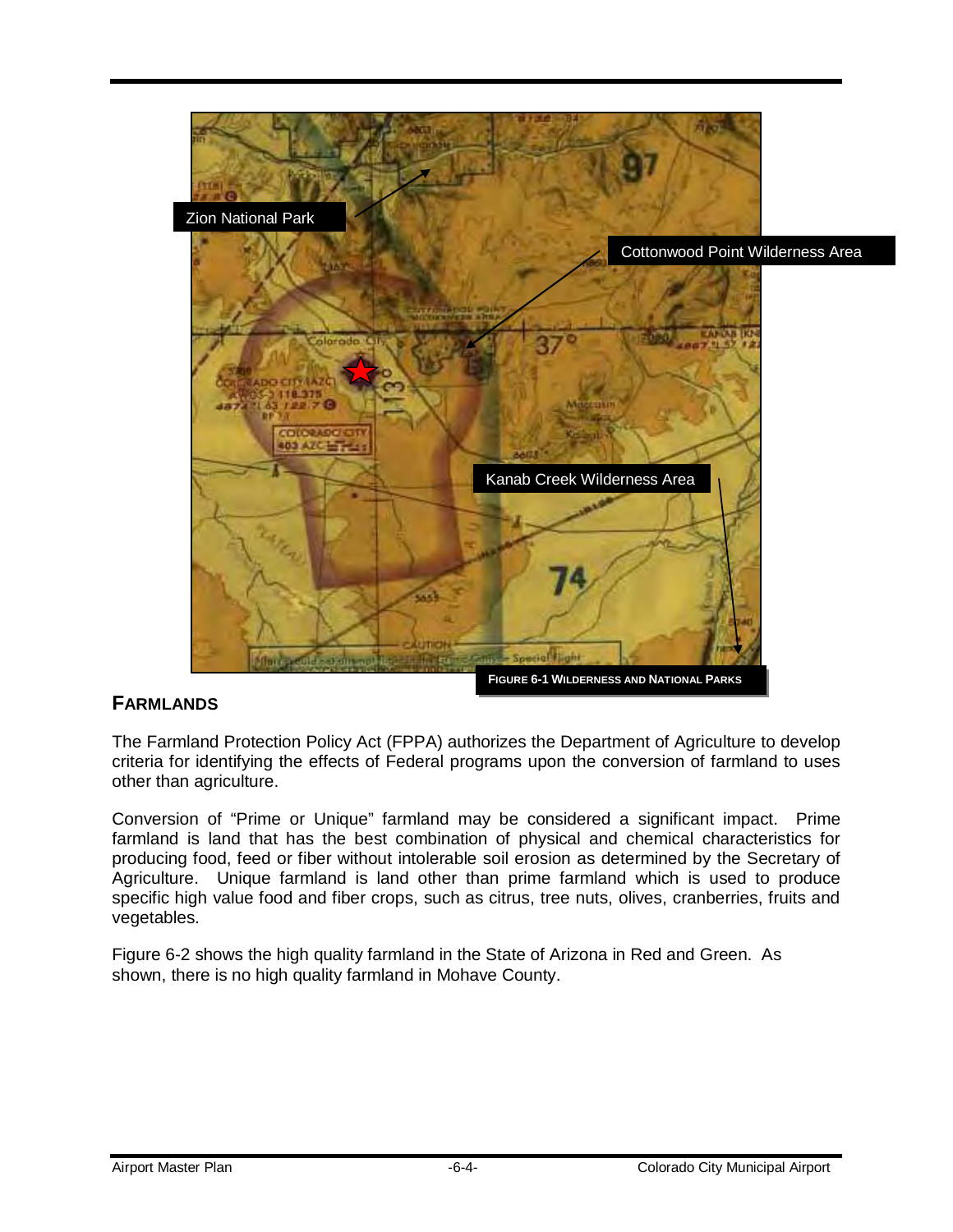

## **FISH, WILDLIFE AND PLANTS**

This category concerns potential impacts to existing wildlife habitat and threatened and endangered species. Examining both the area of land to be altered or removed and its relationship to surrounding habitat quantify the significance of the impacts in this category. For example, removal of a few acres of habitat which represents a small percentage of the area's total similar habitat or which supports a limited variety of common species would not be considered significant. However, removal of a sizeable percentage of the area's similar habitat or habitat which is known to support rare species would be considered significant impact. Improvements to the Colorado City Municipal Airport would remove approximately 21 acres of habitat. The surrounding area offers an abundance of similar habitat and the proposed improvements are not considered to be a significant habitat loss.

Section 7 of the Endangered Species Act, as amended, requires each Federal agency to insure that "any action authorized, funded or carried out by such agency . . . is not likely to jeopardize the continued existence of any endangered species or threatened species or result in the destruction or adverse modification of critical habitat of such species . . .".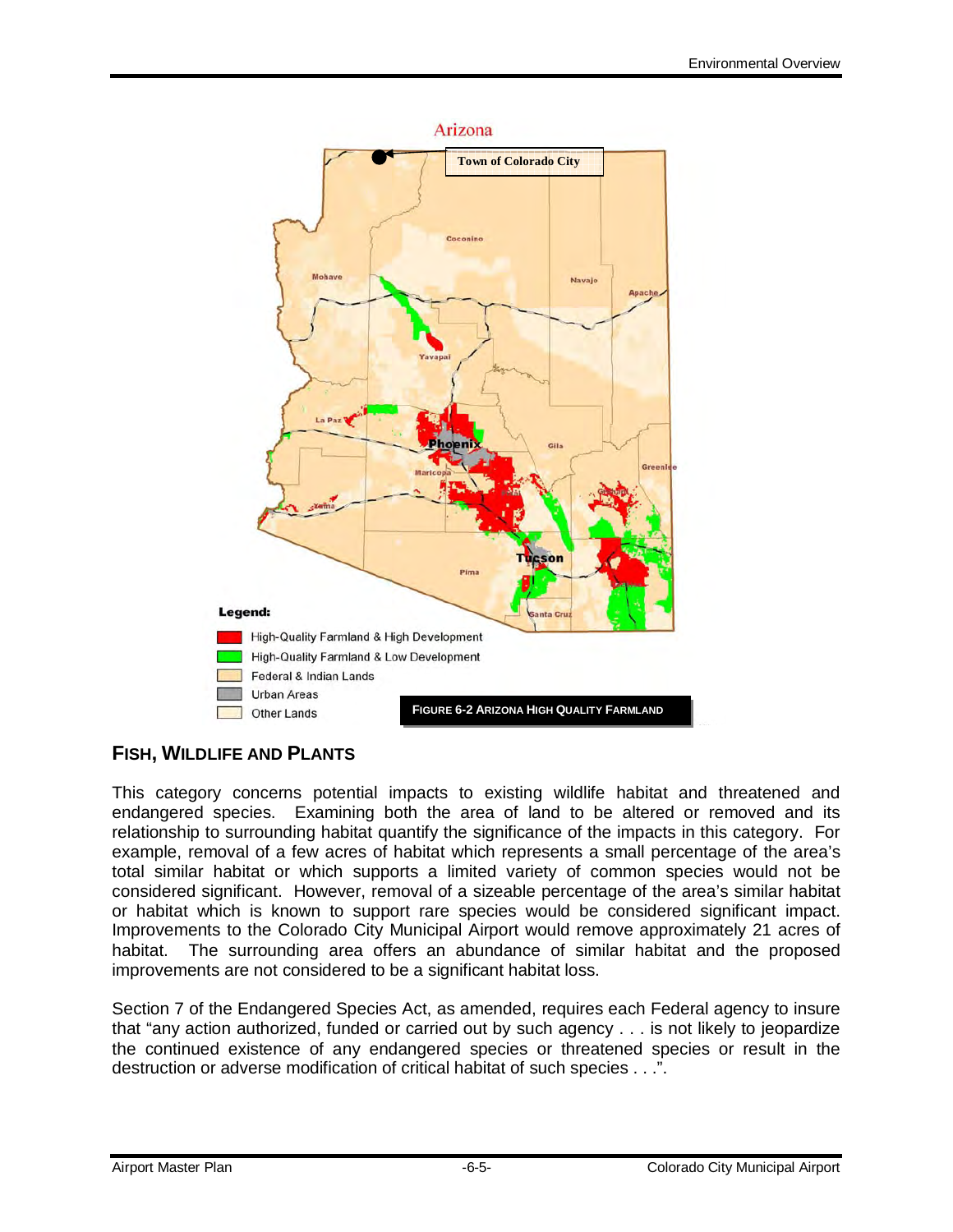An Endangered Species is defined as any member of the animal or plant kingdoms determined to be in danger of extinction throughout all or a significant portion of its range. A Threatened Species is defined as any member of the plant or animal kingdoms that is likely to become endangered in the foreseeable future.

The following species are currently listed for Mohave County, but do not necessarily occur in the vicinity of Colorado City or within the project areas.

#### **Endangered**

Arizona cliff-rose, Purshia subintegra Bonytail chub, Gila elegans Brown pelican, Pelecanus occidentalis California condor, Gymnogyps californianus Holmgren milk vetch, Astragalus holmgreniorum Hualapai mexican vole, Microtus mexicanus hualpaiensis Humpback chub, Gila cypha Razorback sucker, Xrauchen texanus Southwestern willow flycatcher, Empidonax traillii Virgin river chub, Gila seminude Yuma clapper rail, Rallus longirostris yumanensis

**Threatened** Bald eagle, Haliaeetus leucocephalus Desert tortoise, Gopherus agassiziii Jones cycladenia, Cycladenia jonesii Mexican spotted owl, Strix occidentalis lucida Siler pincushion cactus, Echinocactus Utahia sileri

**Candidate** 

Fickeisen plains cactus, Pediocactus peeblesianus fickeiseniae Relict leopard frog, Rana onca Yellow-billed cuckoo, Coccyzus americanus

A biological assessment was conducted for the airport during an environmental assessment in March of 2006. The biological assessment/threatened and endangered species survey should be updated for previously undisturbed areas underlying the runway extension footprint. This is typically accomplished as part of an Environmental Assessment process.

## **FLOODPLAINS**

Floodplains are defined by Executive Order 11988, Floodplain Management, as the lowland and relatively flat areas adjoining coastal water . . . including at a minimum, that area subject to a one percent or greater chance of flooding in any given year . . . ", that is, an area which would be inundated by a 100-year flood. If a proposed action involves a 100-year floodplain, mitigating measures must be investigated in order to avoid significant changes to the drainage system.

As described in FAA Order 5050.4B, an airport development project would be a significant impact pursuant to NEPA if it results in notable adverse impacts on natural and beneficial floodplain values. Mitigation measures for base floodplain encroachments may include committing to special flood related design criteria, elevating facilities above base flood level,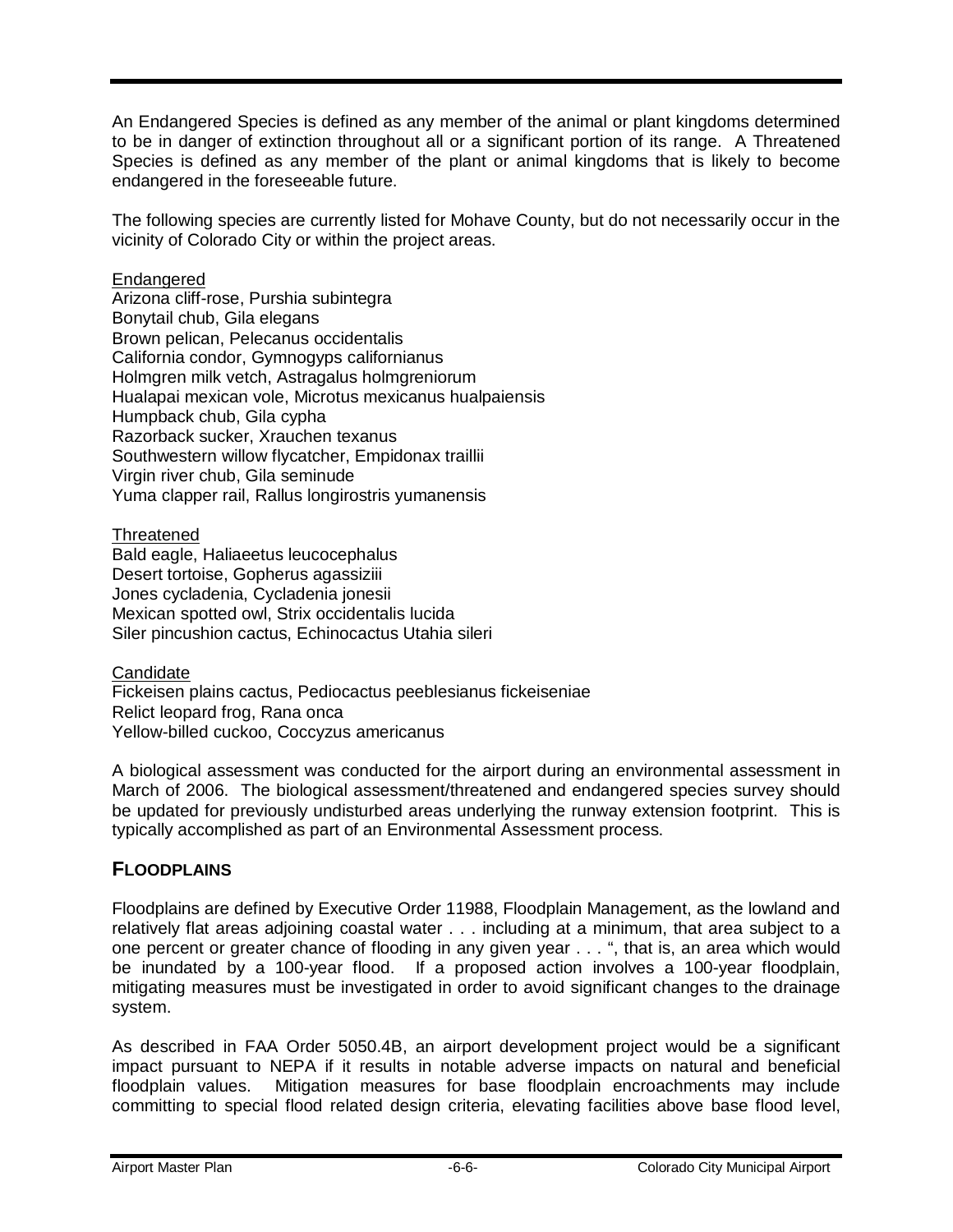locating nonconforming structures and facilities out of the floodplain or minimizing fill placed in floodplains. The area has not been mapped by FEMA however the Town of Colorado City has indicated that the airport is not located within any designated floodplains and is considered to be a non risk area. Therefore the proposed action would not result in any impacts on floodplains.

### **HAZARDOUS MATERIALS, POLLUTION PREVENTION AND SOLID WASTE**

Four primary laws have been passed governing the handling and disposal of hazardous materials, chemicals, substances and wastes. The two statutes of most importance to the FAA in proposing actions to construct and operate facilities and navigational aids are the Resource Conservation and Recovery Act (RCRA) (as amended by the Federal Facilities Compliance Act of 1992) and the Comprehensive Environmental Response, Compensation and Liability Act (CERCLA), as amended by the Superfund Amendments and Reauthorization Act of 1986 (SARA or Superfund) and the Community Environmental Response Facilitation Act of 1992. RCRA governs the generation, treatment, storage and disposal of hazardous wastes. CERCLA provides for consultation with natural resources trustees and cleanup of any release of a hazardous substance (excluding petroleum) into the environment.

The area surrounding the Colorado City Municipal Airport is currently used for ranching purposes. There is no reason to believe that the proposed improvements will be constructed in an area that contains hazardous waste.

Airport development actions that relate only to construction or expansion of runways, taxiways and related facilities do not normally include any direct relationship to solid waste collection, control or disposal other than that associated with the construction itself. The nature of the proposed airport meets these criteria and will not significantly increase net waste output for the Town.

Any solid waste disposal facility (i.e. sanitary landfill) which is located within 5,000 feet of all runways planned to be used by piston-powered aircraft or within 10,000 feet of all runways planned to be used by turbine aircraft, is considered by the FAA to be an incompatible land use because of the potential for conflicts between birds and low-flying aircraft. This determination is found in FAA Advisory Circular 150/5200-33, Hazardous Wildlife Attractants On or Near Airports. There are no solid waste disposal facilities within 10,000 feet of the airport. Any planned solid waste disposal facilities should be located at least 10,000 feet from the runway.

## **HISTORICAL, ARCHITECTURAL, ARCHAEOLOGICAL AND CULTURAL RESOURCES**

The National Historic Preservation Act of 1966 requires that an initial review be made in order to determine if any properties in or eligible for inclusion in the National Register of Historic Places are within the area of a proposed action's potential environmental impact (the area within which direct and indirect impacts could occur and thus cause a change in historic, architectural, archaeological or cultural properties).

The Archaeological and Historic Preservation Act of 1974 provides for the survey, recovery and preservation of significant scientific, prehistorical, historical, archaeological or paleontological data when such data may be destroyed or irreparably lost due to a federal, federally funded or federally licensed project.

A Cultural Resource Survey of the project area was accomplished by Aztlan Archaeology, Inc. in 2001. As a result of the survey several sites were identified containing cultural resources.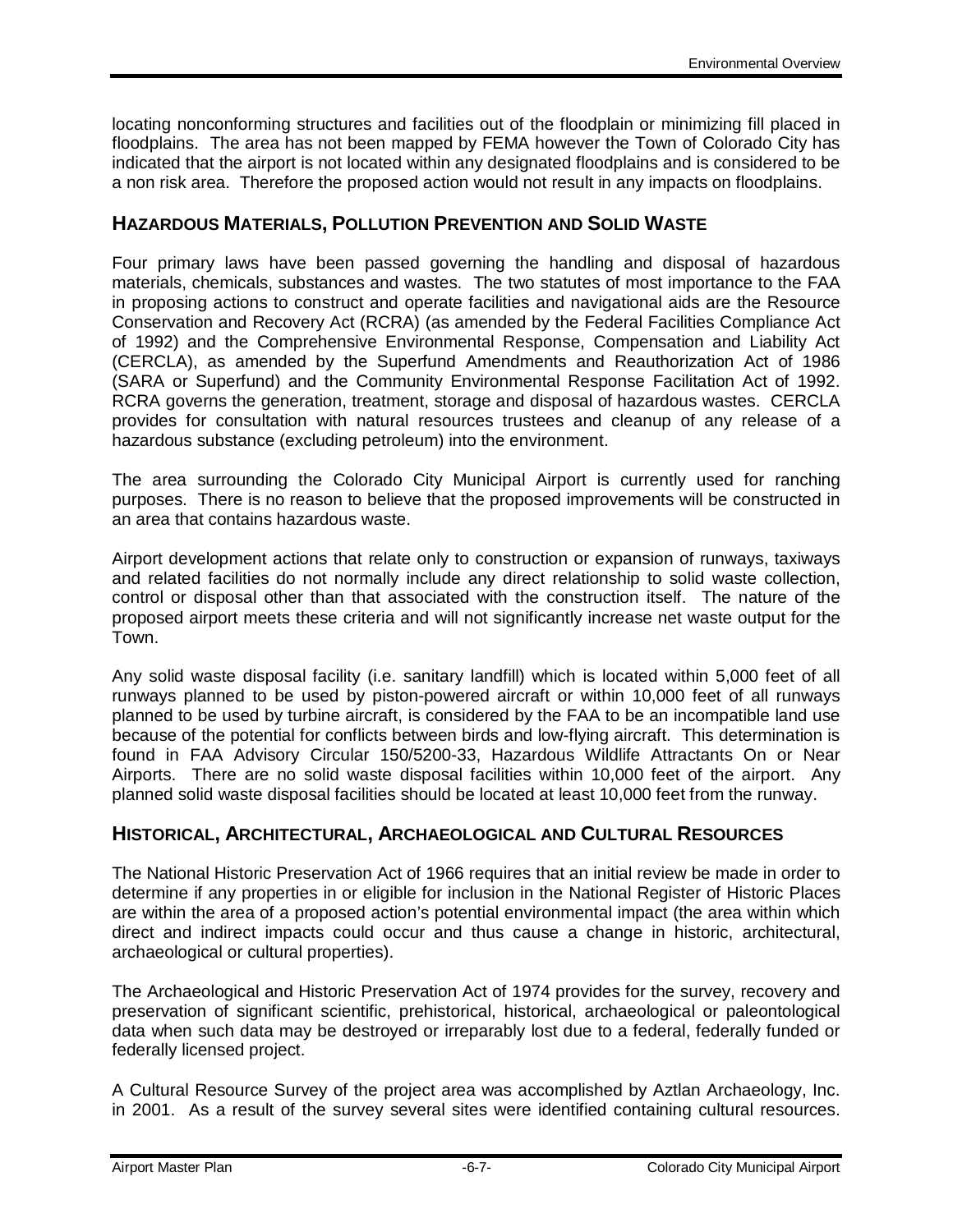The future development projects included in this Airport Master Plan will avoid the sites. Any other development affecting the sites will require State Historic Preservation Office (SHPO) consultation.

### **LIGHT EMISSIONS AND VISUAL IMPACTS**

Airfield lighting is the main source of light emissions from an airport. Rotating airport beacons are provided so pilots can identify the location of an airport at night or in reduced visibility conditions. Rotating beacons consist of alternating white and green lights rotating at six rotations per minute. Beacons are typically mounted on a tower or on top of a hangar or other building. Specifications for spotting airport beacons allow the beam to be angled from  $2^{\circ}$  to 12<sup>o</sup> above the horizon. The standard setting is  $6^\circ$ . If necessary, the beacon can be shielded to reduce visibility of the beacon from below the horizon line. Medium Intensity Runway Edge Lights (MIRLs) are single white or yellow lights mounted on 14-30 inch posts spaced at 200 foot intervals along both edges of the runway. They define the boundaries of the runway surface usable for takeoff and landing. Precision Approach Path Indicators (PAPIs) are used for visual descent guidance and consist of two or four light units located to the left of the runway and perpendicular to the runway centerline. The lights are directed at a glide path angle of 3 $^{\circ}$  above the runway. If the aircraft is above the glide path, the pilot will see all white lights. If the pilot is on the proper glide path, the light unit closest to the runway will be red and the unit farthest from the runway will be white. When the pilot is below the glide path the light units will be red. PAPIs have an effective visual range from the air of approximately five miles during the day and up to twenty miles at night. These visual aids are extremely useful and enhance safety in situations where there are few visual references surrounding the airport. Runway End Identifier Lights (REILs) are synchronized flashing lights located laterally on each side of the runway threshold. They are angled upward and outward from the runway and provide rapid and positive identification of the threshold of a runway. This is especially useful in metropolitan and densely developed areas where lights in the vicinity of the airport make it difficult to identify the runway. Proposed improvements will primarily replace existing lighting and will not substantially increase light emission impacts at the Colorado City Municipal Airport.

## **NATURAL RESOURCES, ENERGY SUPPLY AND SUSTAINABLE DESIGN**

Executive Order 13123, Greening the Government Through Efficient Energy Management (64FR 30851, June 8, 1999), encourages each Federal agency to expand the use of renewable energy within its facilities and in its activities. E.O. 13123 also requires each Federal agency to reduce petroleum use, total energy use and associated air emissions and water consumption in its facilities.

It is also the policy of the FAA, consistent with NEPA and the CEQ regulations, to encourage the development of sustainability. All elements of the transportation system should be designed with a view to their aesthetic impact, conservation of resources such as energy, pollution prevention, harmonization with the community environment and sensitivity to the concerns of the traveling public.

Energy requirements associated with airport improvements generally fall into two categories: 1) changed demand for stationary facilities (i.e. airfield lighting and terminal building heating) and 2) those that involve the movement of air and ground vehicles (i.e. fuel consumption). The use of natural resources includes primarily construction materials and water.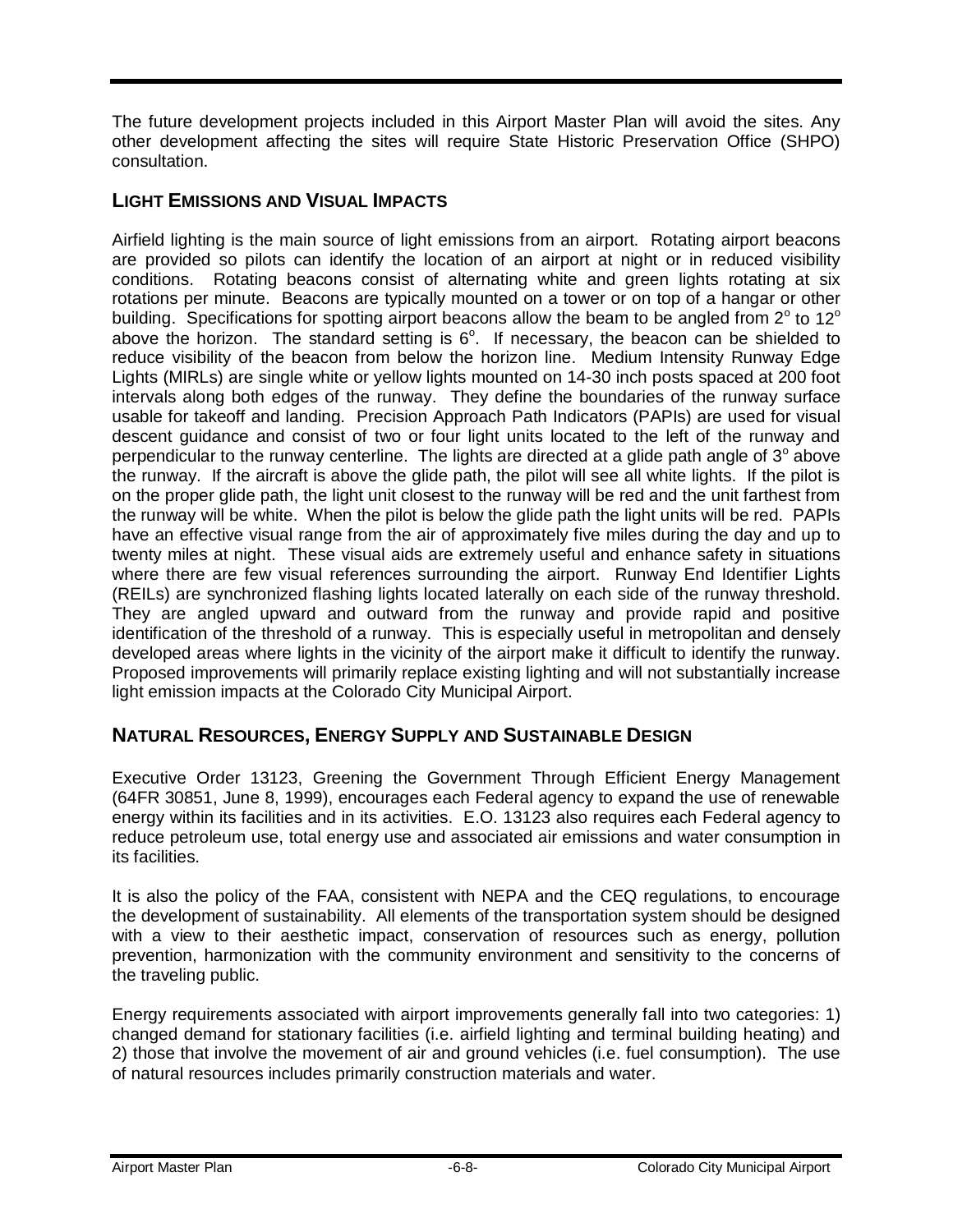Energy requirements are not expected to significantly increase as a result of the proposed improvements.

Demand for aircraft fuel is expected to increase. Aircraft fuel should be stored in above ground tanks at the airport that conform to EPA regulations. Significant increases in ground vehicle fuel consumption are not anticipated.

## **NOISE**

Noise analysis considerations include whether the Federal thresholds of noise exposure are exceeded, whether the 65 day-night level (DNL) noise contour extends beyond airport property and if there are any residences, churches, schools or hospitals within the 65 DNL noise contour.

The basic measure of noise is the sound pressure level that is recorded in decibels (dBA). The important point to understand when considering the impact of noise on communities is that equal levels of sound pressure can be measured for both high and low frequency sounds. Generally, people are less sensitive to sounds of low frequency than they are to high frequencies. An example of this might be the



difference between the rumble of automobile traffic on a nearby highway and the high-pitched whine of jet aircraft passing overhead. At any location, over a period of time, sound pressure fluctuates considerably between high and low frequencies. Figure 6-3 depicts a Sound Level Comparison of different noise sources.

The identification of airport generated noise impacts and implementation of noise abatement measures is a joint responsibility of airport operators and users. FAA Order 5050.4B states that "no noise analysis is needed for proposals involving Design Group I and II airplanes operating at airports whose forecast operations in the period covered by the EA do not exceed 90,000 annual adjusted propeller operations or 700 annual adjusted jet operations . . .". Noise analysis is not required for the Colorado City Municipal Airport since operations are forecasted to be 7,716 in 2026. Noise contours were generated for the existing and future operations at the airport. The future noise contour is shown in Figure 6-4.

## **VOLUNTARY NOISE ABATEMENT PROGRAM**

Although the noise exposure levels will not exceed 65 DNL over any noise sensitive area, several voluntary measures can be applied to minimize noise exposure to surrounding areas. Several of these measures are listed below. It is recommended that a voluntary noise abatement program be implemented for the airport and publicized to all based and transient pilots.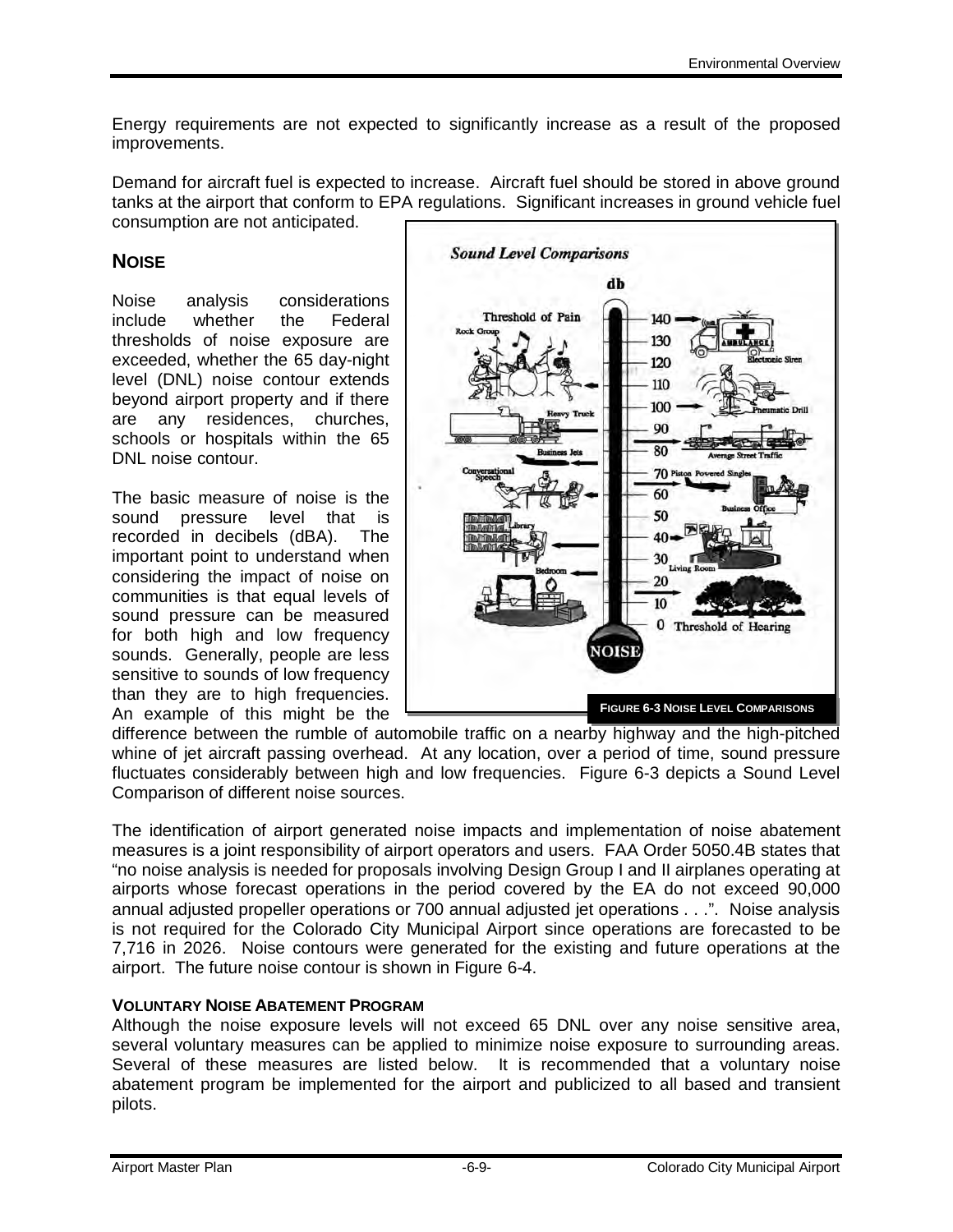*Pilots:* 

- Be aware of noise sensitive areas, particularly residential areas near the airport and avoid low flight over these areas.
- Fly traffic patterns tight and high, keeping the aircraft as close to the field as possible.
- In constant-speed-propeller aircraft, do not use high RPM settings in the pattern. Propeller noise from high-performance singles and twins increases drastically at high RPM settings.
- On takeoff, reduce to climb power as soon as safe and practical.
- Climb after liftoff at best-angle-of-climb speed until crossing the airport boundary, then climb at best rate.
- Depart from the start of the runway rather than intersections, for the highest possible altitude when leaving the airport vicinity.
- Avoid prolonged run-ups and do them inside the airport area, rather than at its perimeter.
- Try low-power approaches and always avoid the low, dragged-in approach.

#### *Instructors:*

- Teach noise abatement procedures to all students, including pilots you take up for flight reviews.
- Know noise-sensitive areas and point them out to students.
- Assure students fly at or above the recommended pattern altitude.
- Practice maneuvers over unpopulated areas and vary practice areas so that the same locale is not constantly subjected to aircraft operations.
- During practice of ground-reference maneuvers, be particularly aware of houses or businesses in your flight path.
- Stress that high RPM propeller settings are reserved for takeoff and for short final but not for flying in the pattern. Pushing the propeller to high RPM results in significantly higher levels of noise.

#### *Fixed Base Operators (FBOs):*

- Identify noise-sensitive areas and work with customers to create voluntary noise abatement procedures.
- Post any noise abatement procedures in a prominently visible area and remind pilots of the importance of adhering to them.
- Call for the use of the least noise sensitive runway whenever wind conditions permit.
- Initiate pilot education programs to teach and explain the rationale for noise abatement procedures and positive community relations.

#### *Airport Owner and Surrounding Jurisdictions:*

- Maintain appropriate zoning in the vicinity of the airport and see that noise sensitive land uses are not authorized within pattern, approach and departure paths.
- Disclose the existence of the airport and the airport influence area to real estate purchasers.
- Publish voluntary noise procedures on the Internet.
- Publish voluntary calm runway use procedures.

Source: Aircraft Owners and Pilots Association (AOPA)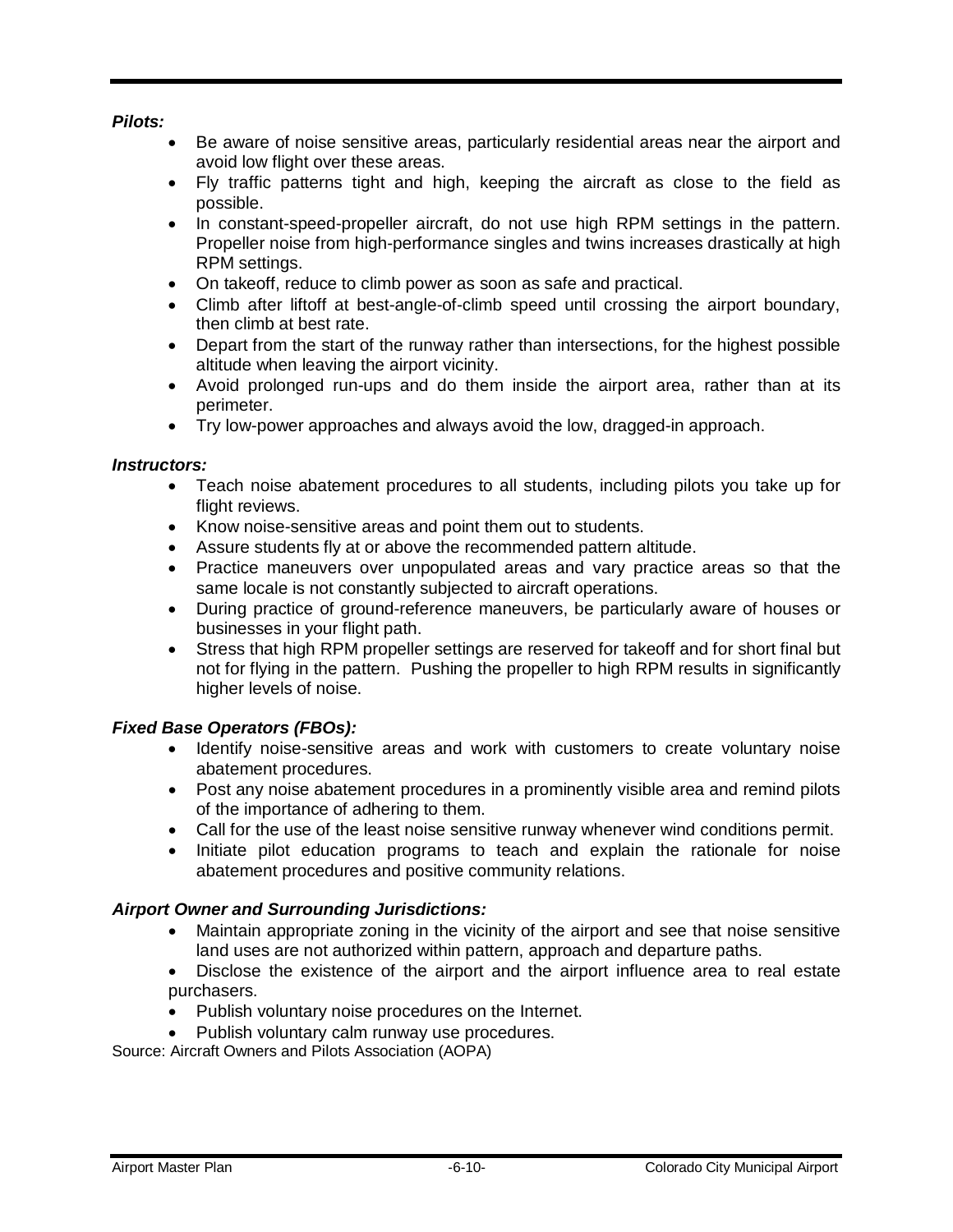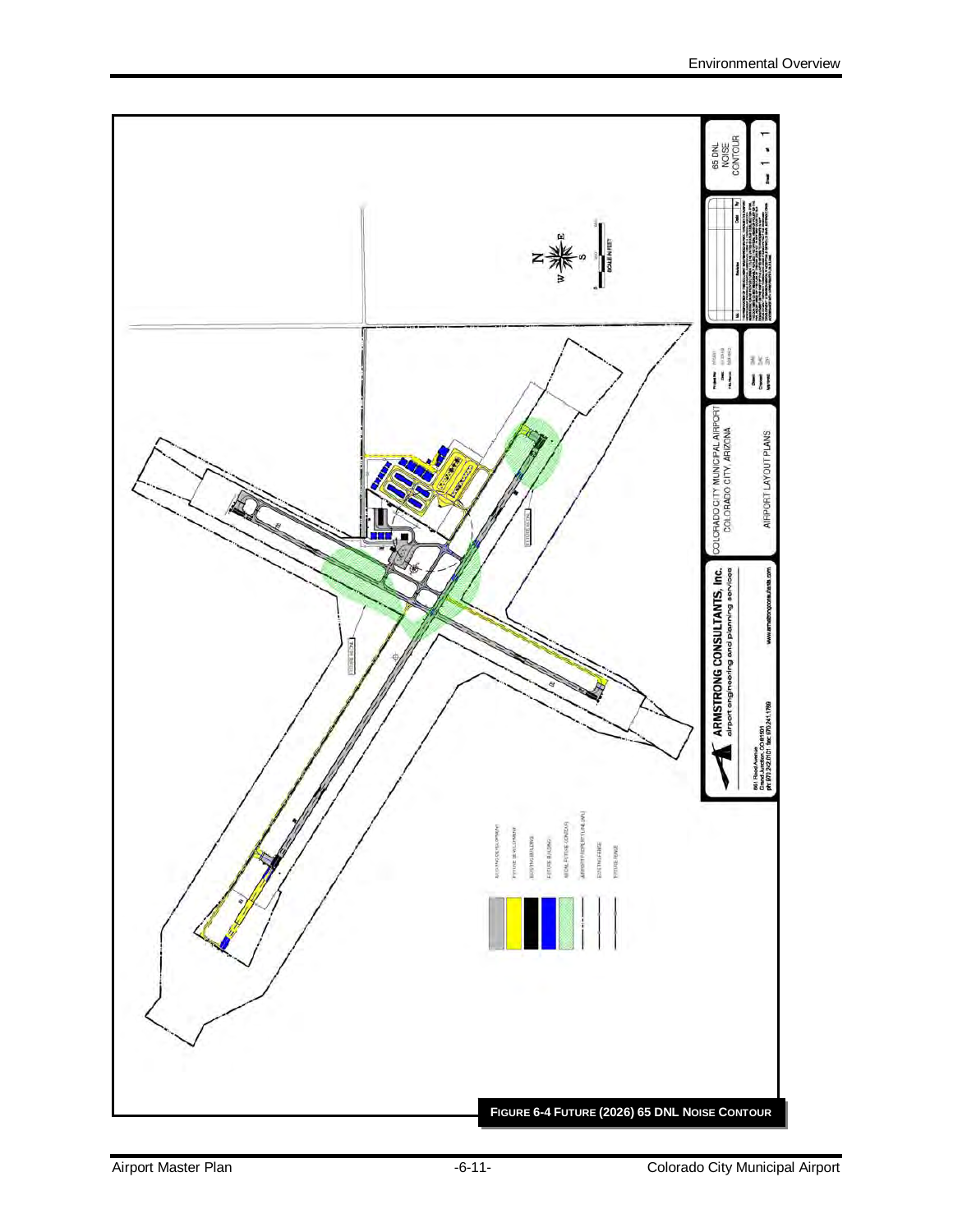## **SECONDARY (INDUCED) IMPACTS**

These secondary or induced impacts involve major shifts in population, changes in economic climate or shifts in levels of public service demand. The effects are directly proportional to the scope of the project under consideration. Assessment of induced socioeconomic impacts is usually only associated with major development at large air carrier airports, which involve major terminal building development or roadway alignments and similar work. The extent of the indirect socioeconomic impacts of the proposed development is not of the magnitude that would normally be considered significant; however, positive impacts can be foreseen in the form of direct, indirect and induced economic benefits generated from the airport.

### **SOCIOECONOMIC IMPACTS, ENVIRONMENTAL JUSTICE AND CHILDREN'S ENVIRONMENTAL HEALTH AND SAFETY RISKS**

Executive Order 12898, Federal Actions to Address Environmental Justice in Minority Populations and Low-Income Populations, the accompanying Presidential Memorandum and Order DOT 5610.2, Environmental Justice, require the FAA to provide for meaningful public involvement by minority and low-income populations and analysis, including demographic analysis that identifies and addresses potential impacts on these populations that may be disproportionately high and adverse. Included in this process is the disclosure of the effects on subsistence patterns of consumption of fish, vegetation or wildlife and effective public participation and access to this information. The Presidential Memorandum that accompanied E.O. 12898, as well as the CEQ and EPA Guidance, encourage consideration of environmental justice impacts in EA's especially to determine whether a disproportionately high and adverse impact may occur. Environmental Justice is examined during evaluation of other impact categories, such as noise, air quality, water, hazardous materials and cultural resources.

#### **SOCIOECONOMIC IMPACTS**

Induced socioeconomic impacts are usually only associated with major development at large air carrier airports. The socioeconomic impacts produced as a result of the proposed improvements to the Colorado City Municipal Airport are expected to be positive in nature and would include direct, indirect and induced economic benefits to the local area. These airport improvements are expected to attract additional users and in turn to encourage tourism, industry and to enhance the future growth and expansion of the community's economic base.

If acquisition of real property or displacement of persons is involved, 49 CFR part 24 (implementing the Uniform Relocation Assistance and Real Property Acquisition Policies Act of 1970), as amended must be met for Federal projects and projects involving Federal funding. Otherwise, the FAA, to the fullest extent possible, observes all local and State laws, regulations and ordinances concerning zoning, transportation, economic development, housing, etc. when planning, assessing or implementing the proposed action.

#### **ENVIRONMENTAL JUSTICE**

The focus of the Environmental Justice evaluation is to determine whether the proposed action results in an inequitable distribution of negative effects to special population groups, as compared to negative effects on other population groups. These special population groups include minority or otherwise special ethnicity or low-income neighborhoods.

The proposed action is not expected to result in any significant negative impacts to any population groups and therefore, would not result in disproportionate negative impacts to any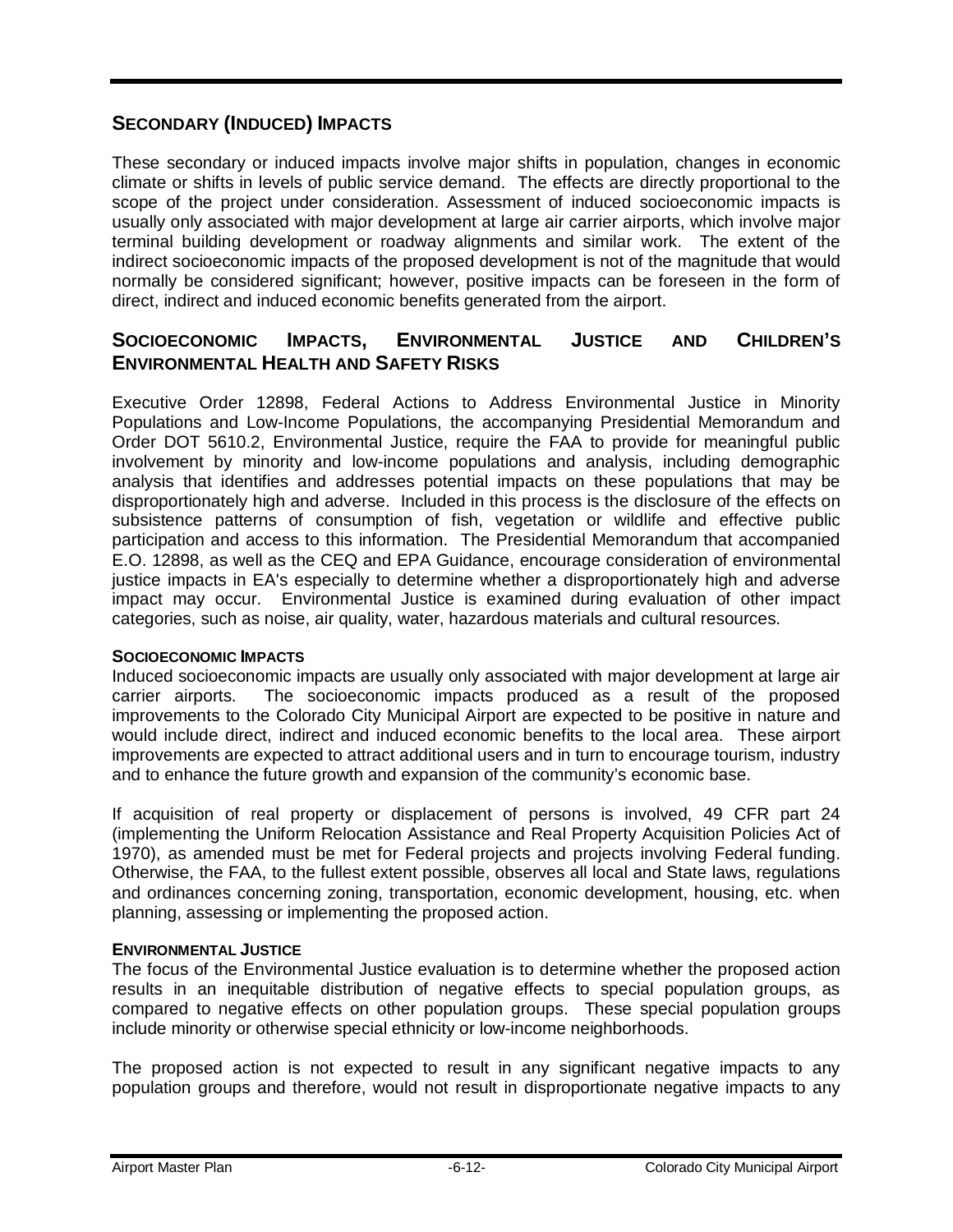special population group. Socioeconomic and induced economic impacts are expected to be positive in nature and are expected to benefit all population groups in the area.

#### **CHILDREN'S ENVIRONMENTAL HEALTH AND SAFETY RISKS**

Pursuant to Executive Order 13045, Protection of Children from Environmental Health Risks and Safety Risks, Federal agencies are directed, as appropriate and consistent with the agency's mission, to make it a high priority to identify and assess environmental health risks and safety risks that may disproportionately affect children. Agencies are encouraged to participate in implementation of the Order by ensuring that their policies, programs, activities and standards address disproportionate risks to children that result from environmental health risks or safety risks. The proposed improvements are not expected to result in any environmental health risks or safety risks on children.

#### **WATER QUALITY**

Water quality considerations related to airport development often include increased surface runoff and erosion and pollution from fuel, oil, solvents and deicing fluids. Potential pollution could come from petroleum products spilled on the surface and carried through drainage channels off of the airport. State and Federal laws and regulations have been established to safeguard these facilities. These regulations include standards for above ground and underground storage tanks, leak detection and overflow protection. An effective Storm Water Pollution Prevention Plan (SWPPP) identifies storm water discharge points on the airport, describes measures and controls to minimize discharges and details spill prevention and response procedures. The Town of Colorado City maintains a SWPPP that identifies the direction of flow for a fuel spill and outlining procedures for responding to such an incident. In July of 2002, the EPA amended the Oil Pollution Prevention Regulation at Title 40 of the Code of Federal Regulations, Part 112 (40 CFR Part 112). Subparts A through C of this regulation are often referred to as the "SPCC rule" because they describe requirements for certain facilities (including airports) to prepare and implement Spill Prevention Control and Countermeasure (SPCC) Plans.

In accordance with Section 402(p) of the Clean Water Act, a National Pollution Discharge Elimination System (NPDES) General Permit is required from the Environmental Protection Agency for construction projects that disturb one or more acres of land. Applicable contractors will be required to comply with the requirement and procedures of the NPDES General Permit, including the preparation of a Notice of Intent and a Storm Water Pollution Prevention Plan, prior to the initiation of construction activities.

Recommendations established in FAA Advisory Circular 150/5370-10C, Standards for Specifying Construction of Airports, Item P-156, Temporary Air and Water Pollution, Soil Erosion and Siltation Control*,* will be incorporated into the project design and specifications. The design and construction of the proposed improvements will incorporate Best Management Practices (BMP) to reduce erosion, minimize sedimentation, control non-storm water discharges and to protect the quality of surface water features potentially effected. These practices will be selected based on the site's characteristics and those factors within the contractor's control and may include: construction scheduling, limiting exposed areas, runoff velocity reduction, sediment trapping and good housekeeping practices.

Future fuel storage and dispensing facilities should be designed, constructed, operated and maintained in accordance with Federal, State and Local regulations. Waste fluids, including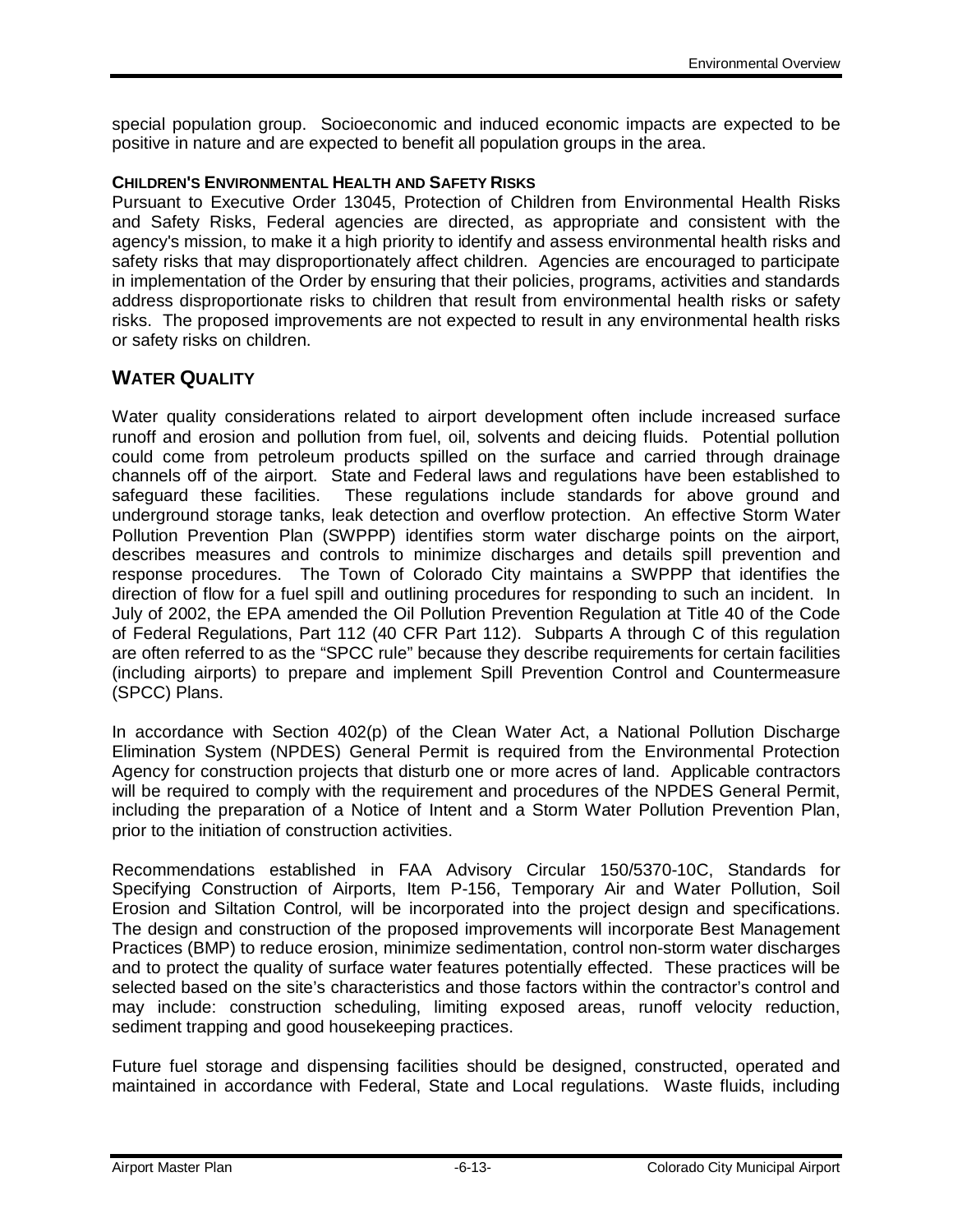oils, coolants, degreasers and aircraft wash facility wastewater will be managed and disposed of in accordance with applicable Federal, State and Local regulations.

#### **WETLANDS**

Wetlands are defined in Executive Order 11990, Protection of Wetlands, as "those areas that are inundated by surface or ground water with a frequency sufficient to support and under normal circumstances does or would support, a prevalence of vegetation or aquatic life that requires saturated or seasonally saturated soil conditions for growth and reproduction. Wetlands generally include swamps, marshes, bogs and similar areas such as sloughs, potholes, wet meadows, river overflows and natural ponds. Jurisdictional Waters of the United States may also include drainage channels, washes, ditches, arroyos or other waterways that are tributaries to Navigable Water of the United States or other waters where the degradation or destruction of which could affect interstate or foreign commerce.

During the biological assessment conducted during the environmental assessment in March of 2006 wetland areas were identified and inventoried. The biological assessment should be updated for previously undisturbed areas underlying the runway extension footprint. This would be included as part of the environmental assessment for the runway extension.

## **WILD AND SCENIC RIVERS**

The Wild and Scenic Rivers Act (PL 90-542) describes those river areas eligible for protection from development. As a general rule, these rivers possess outstanding scenic, recreational, geological, fish and wildlife, historical, cultural or other similar value.

The Wild and Scenic River list from the National Park Service indicated one Wild and Scenic River listed in Arizona. The Verde River is located in Yavapai County in western Arizona, more than 175 miles from Colorado City and would not be affected by the proposed improvements.

#### **MEANS TO MITIGATE AND/OR MINIMIZE ADVERSE ENVIRONMENTAL IMPACTS**

Where appropriate, the mitigation or minimization of environmental impacts was noted in the discussion of impacts. These actions are summarized below:

- Maintain compatible land uses in the vicinity of the airport;
- Acquire land for the runway extension and landside development;
- Utilize pilot controlled lighting on all airfield lighting and visual aids. Utilize timers or motion sensors for apron and automobile parking area lights;
- Adhere to FAA AC 150/5370-10C, Standards for Specifying the Construction of Airports and best management practices to minimize or eliminate impacts to water quality and air quality during construction;